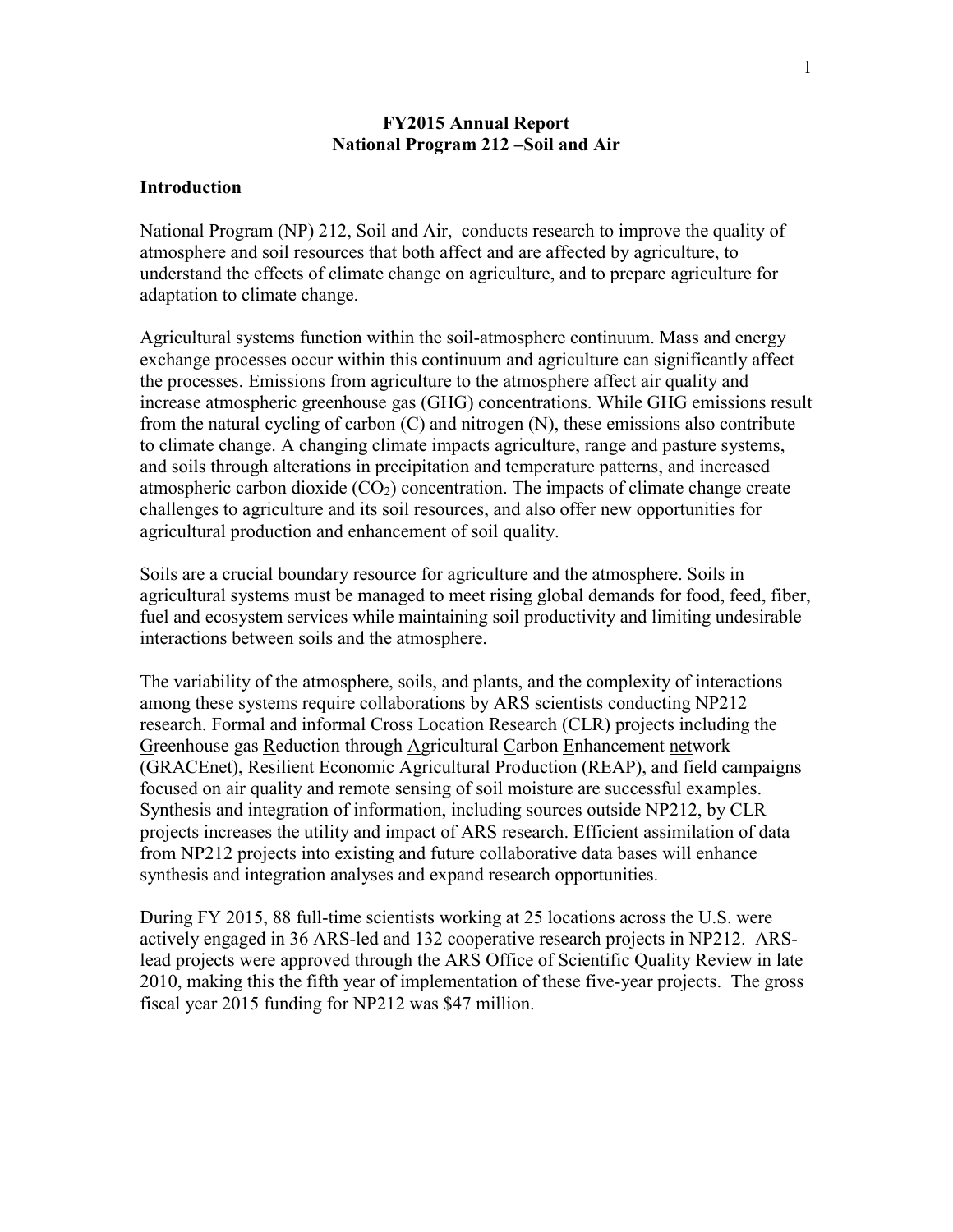• **Drs. Lew Ziska** of the Crop Systems and Global Change Laboratory, Beltsville MD, and **Jorge Delgado** of the Soil Management and Sugarbeet Research Unit, Ft. Collins, CO, served as Acting National Program Leader (NPL) for NP212 in FY15. Their excellent performance in this position is greatly appreciated.

## **New additions to the NP212 team in 2015 are***:*

- **Dr. Marlen Eve** arrived at ARS's Office of National Programs in August 2015 to begin his new position as the NPL for NP 212.
- **Dr. Shawn Christensen** was hired as a Research Plant Physiologist in the Chemistry Research Unit, Center of Medical, Agricultural and Veterinary Entomology, Gainesville, FL, after completing postdoctoral work in the research unit. Shawn studies plant defenses in maize against insect and fungal attack as well as the impact of climatic change on those defenses.
- **Dr. Alisa W. Coffin** joined the Southeast Watershed Research Laboratory, Tifton, GA from Colorado, where she owned of a private consulting business. Her expertise as a Research Ecologist is in GIS, remote sensing, and landscape ecology.
- **Dr. Mucahit Karaoglu** of Igdir University, Turkey was a visiting scientist at the Wind Erosion and Water Conservation Research Unit, Lubbock, TX, working with Dr. Scott Van Pelt. They are investigating factors controlling soil redistribution in rangeland agro-ecosystems. Dr. Karaolu's research was sponsored by the Scientific and Technological Research Council of Turkey (http://www.tubitak.gov.tr/en).
- **Dr. Lidong Huang** from the College of Applied Meteorology at the Nanjing University of Information Science and Technology in China was a visiting scientist at the Poultry Production and Product Safety Research Unit in Fayetteville, AR in 2015. Dr. Huang worked on a paired watershed and small plot study which evaluated the long-term effects of alum-treated and untreated poultry litter on phosphorus runoff and leaching.
- The National Laboratory for Agriculture and the Environment, Ames IA hosted two visiting scientists in 2015. **Dr. Tayfun Korucu** of Kahramanmaraş Sutcu Imam University, Kahramanmaraş, Turkey, was a visiting scientist in the National Laboratory for Agriculture and the Environment, Ames IA, working on a drainage tile line surface intake project as well as on a project to assess the effects of a rye cover crop and corn stover harvest on the quality of surface runoff. **Dr. Cassio Tormena**, Brazil, worked on the Visual Evaluation of Soil Structure (VESS) and Least-Limiting Water Range (LLWR) technologies for sustainable biomass feedstock production.
- **Dr. J. Gonzalo Irisarri** from Cátedra de Forrajicultura, IFEVA, Facultad de Agronomía, Universidad de Buenos Aires, CONICET joined the Rangeland Resources Research Unit, Cheyenne, WY, as a visiting scientist in 2015. Dr. Irisarri's research used long-term data to produce a publication on grazing intensity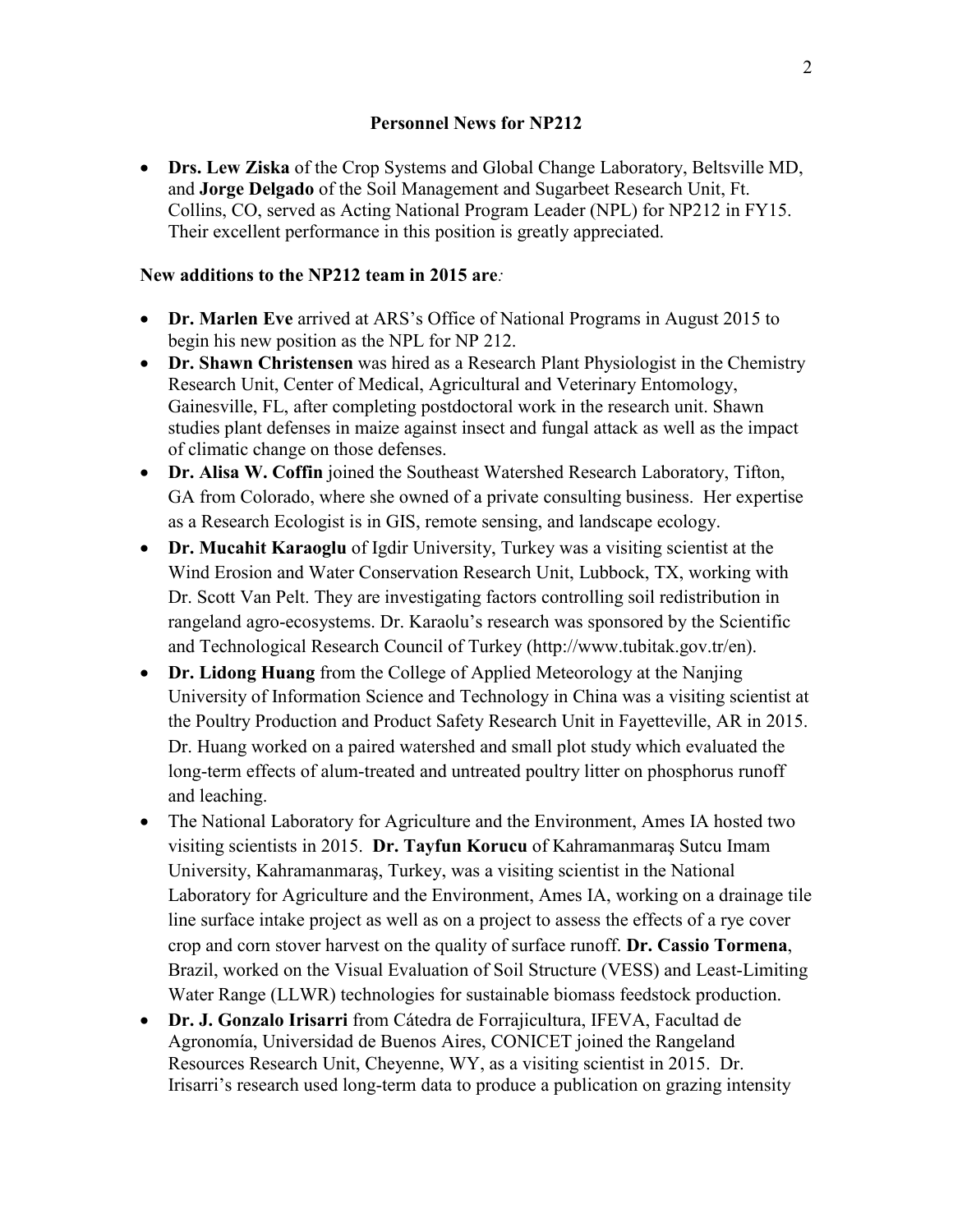regulating ANPP response to precipitation currently in press with *Ecological Applications*.

- **Dr. Donghui Xie** of the Beijing Normal University, was a visiting scientist at the Hydrology and Remote Sensing Laboratory, Beltsville, MD, working on crop phenology mapping using a remote sensing data fusion approach.
- The Soil & Water Management Unit, St. Paul, MN welcomed **Dr. Tae Jun Lim**, a visiting scientist from South Korea Rural Development Administration, Horticultural & Herbal Crop Environment Division, Suwon, South Korea. Dr. Lim's area of research is alterations in soil hydraulic properties following biochar additions.
- The Northwest Sustainable Agroecosystem Research Unit, Pullman WA, welcomed the following in 2015: **Dr. Sujith Ravi, a** visiting scientist from Temple University with expertise in geomorphology; **Dr. Jiangou Zhang,** a visiting scientist from Northwest Agriculture and Forest University in Yangling, China with expertise in soil ecology; **Dr**. **Ping Yan**, a visiting scientist from Beijing Normal University in Beijing, China with expertise in geomorphology; and **Dr. Zhongju Meng**, a visiting scientist from Inner Mongolia Agriculture University in Huhhot, China with expertise in soil science, and **Dr. Kadar Koirala**, a post-doc from Washington State University with expertise in GIS applications and statistics.
- The Soil & Water Management Unit, St. Paul, MN also added a new post-doc in 2015. **Dr. Florence Breuillin-Sessoms** recently graduated from the University of Fribourg, Switzerland, and is collaborating with the unit on quantifying the impact of microbial DNA dynamics on nitrification and N2O production in fertilized soil.
- **Dr. Soledad Benitez** began an appointment as a post-doctoral Research Biologist at the North Central Agricultural Research Laboratory in Brookings, SD. She is working with Dr. Michael Lehman to determine how cover crops promote soil arbuscular mycorrhizal fungi and the crop production benefits they produce, especially reducing the need for phosphorus fertilizer and increasing crop utilization of soil micronutrients. Dr. Benitez is originally from Ecuador and earned her PhD from the Ohio State University.
- **Dr. Bernardo Chaves Cordoba** is a new postdoctoral research associate from Washington State University who has joined the Grain Legume Genetics and Physiology Research Unit in Prosser, WA, and is working with Dr. Rick Boydston and Dr. Lyndon Porter on developing climate resilient crop systems through GxExM.
- **Dr. Cristiane Pilon** has recently joined the Poultry Production and Product Safety Research Unit in Booneville and Fayetteville AR as an ORISE Post-doctoral Research Associate. Her research will focus on how grazing management and buffer strips affect soil erosion and nutrient and pathogen runoff from pastures. Dr. Pilon recently graduated from the Crop, Soil and Environmental Sciences Department at the University of Arkansas.
- **Dr. Patrick Nash,** who recently earned his PhD from the University of Missouri, has joined the Soil and Water Conservation Research Unit, Pendleton, OR as a post-doc.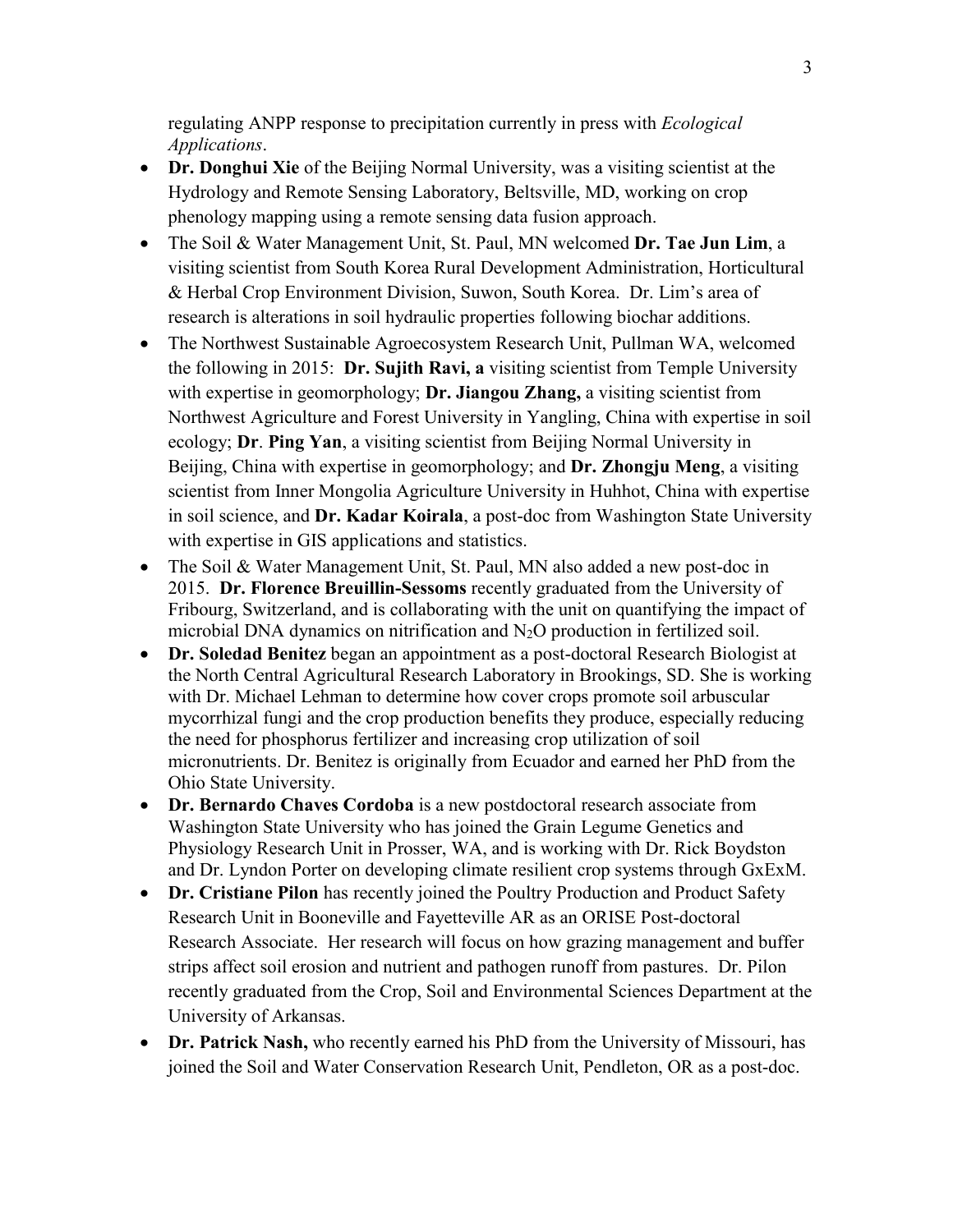His research will focus on determining the effect of climate change and management on soil carbon stocks at many sites around the nation as a part of GRACEnet.

• **Dr. Li Ma** joined the U.S. Salinity Laboratory, Riverside, CA, as a postdoctoral research associate. Dr. Ma will be studying the analytical and organic chemistry of antibiotic chemicals.

# **The following scientists retired from the ranks in NP212:**

- **Dr. N. Andy Cole,** Research Animal Scientist, Research Leader of the Livestock Manure Management Research Unit, and Laboratory Director of the Conservation and Production Research Laboratory, Bushland, TX. Dr. Cole continues to collaborate on research via NIFA Grazingland CAP grant.
- **Dr. Ted M. Zobeck** of the Wind Erosion and Water Conservation Research Unit, Lubbock, TX, after 32 years of service with ARS. He now lives in Rockdale, TX

The distinguished record of service of these scientists is recognized world-wide, and they will be missed in NP212.

# **The following scientists in NP 212 received prominent awards in 2015:**

- **Dr. Jane Johnson,** of the Soil Management Research Lab in Morris, MN, received the Civil Servant of the Year Award for 2015 from the Federal Executive Board of MN, in recognition of extraordinary service to the community and government.
- **Dr. Rod Venterea** of the Soil & Water Management Unit, St. Paul MN, was named a Fellow in the Soil Science Society of America.
- **Dr. Gilbert C. Sigua** of the Coastal Plains Soil, Water, and Plant Research Center, Florence, SC was named a 2015 Soil Science Society of America (SSSA) Fellow for his outstanding research and technical contributions in enhancing agricultural and environmental sustainability and improving functionality of degraded soils for environmentally sustainable production in humid region.
- A team of ARS scientists in Florence, SC (**Drs. Keri Cantrell, Patrick Hunt, Jeff Novak** and **Kyoung Ro**) and in New Orleans, LA (**Dr. Minori Uchimiya**) received the 2015 Best Paper Award as co-authors of an article published in Bioresource Technology entitled "Impact of pyrolysis temperature and manure source on physiochemical characteristics of biochar." This article was cited over 150 times in only a few years of publication.
- **Dr. Scott Van Pelt** of the Wind Erosion and Water Conservation Research Unit, Lubbock, TX, was presented the Conservation Research Award by the Soil and Water Conservation Society. Dr. Van Pelt also hosted the 18th Congress of the International Soil Conservation Organization in 2015, in El Paso, TX.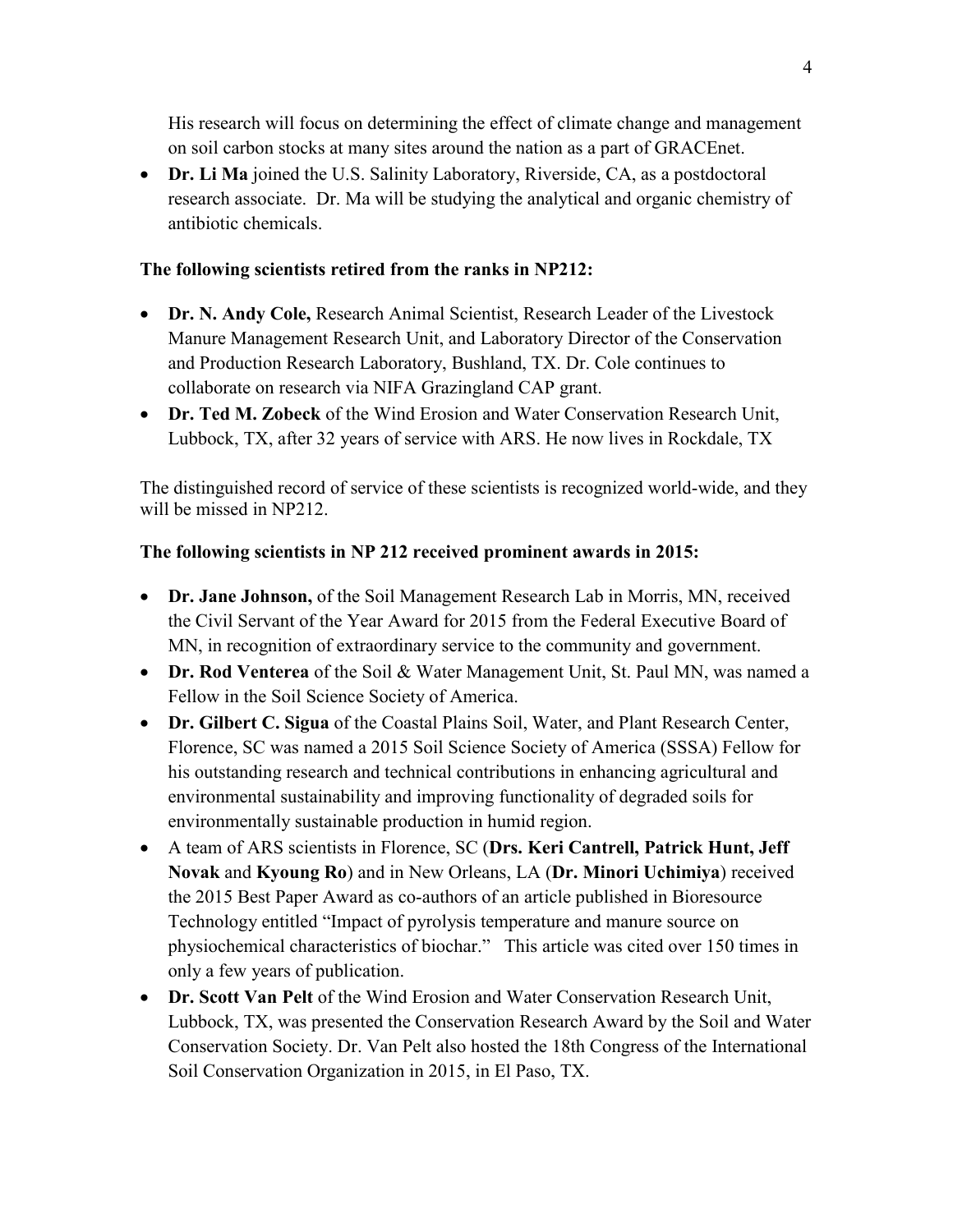- **Dr. Jorge A. Delgado** of the Soil Management and Sugar Beet Research Unit, Ft. Collins, CO received the "2015 Best Research Paper Award for Impact and Quality, Honorable Mention", which "recognizes the impact and quality of research paper published in the Journal of Soil and Water Conservation in the previous five years." Dr. Delgado also received the American Society of Agronomy (ASA) Werner L. Nelson Award for Diagnosis of Yield-Limiting Factors, for "creativity and innovation of the nominee's involvement in the development, acceptance, and/or implementation of diagnostic services in higher, more profitable crop production."
- **Dr. Jerry Hatfield** of the National Laboratory for Agriculture and the Environment, Ames IA, received the American Society of Agronomy President's Award for his contributions to the Agricultural Model Intercomparison and Improvement Project (AgMIP).
- **Dr. Doug Karlen** of the National Laboratory for Agriculture and the Environment, Ames IA, received the Soil and Water Conservation Society's Hugh Hammond Bennett award for National and International Leadership in Natural Resource Conservation. Dr. Karlen also received the 2015 ARS Distinguished Senior Research Award for outstanding leadership and research accomplishments in the areas of assessing soil quality and identifying soil and crop management practices that can be utilized to provide sustainable bioenergy feedstock supplies.
- **Dr. Scott Yates** of the U.S. Salinity Laboratory, Riverside, CA was inducted into the ARS Hall of Fame.

The quality and impact of NP 212 research was further evidenced in 2015 by the following:

- 164 refereed journal articles published
- A new patent application and nine new invention disclosures submitted
- Two current cooperative research and development agreements and nine new material transfer agreements with stakeholders

**In 2015, NP 212 scientists participated in research collaborations with scientists in**: Argentina, Australia, Brazil, Canada, Chile, China, Colombia, Congo (Democratic), Costa Rica, Denmark, Ecuador, Egypt, Finland, France, Germany, Ghana, India, Indonesia, Ireland, Italy, Japan, Jordan, Korea (South), Malawi, Mali, Marshall Islands, Mexico, Namibia, Netherlands, New Zealand, Norway, Peru, Poland, Saudi Arabia, South Africa, Spain, Sweden, Switzerland, Turkey, United Kingdom, and Uruguay.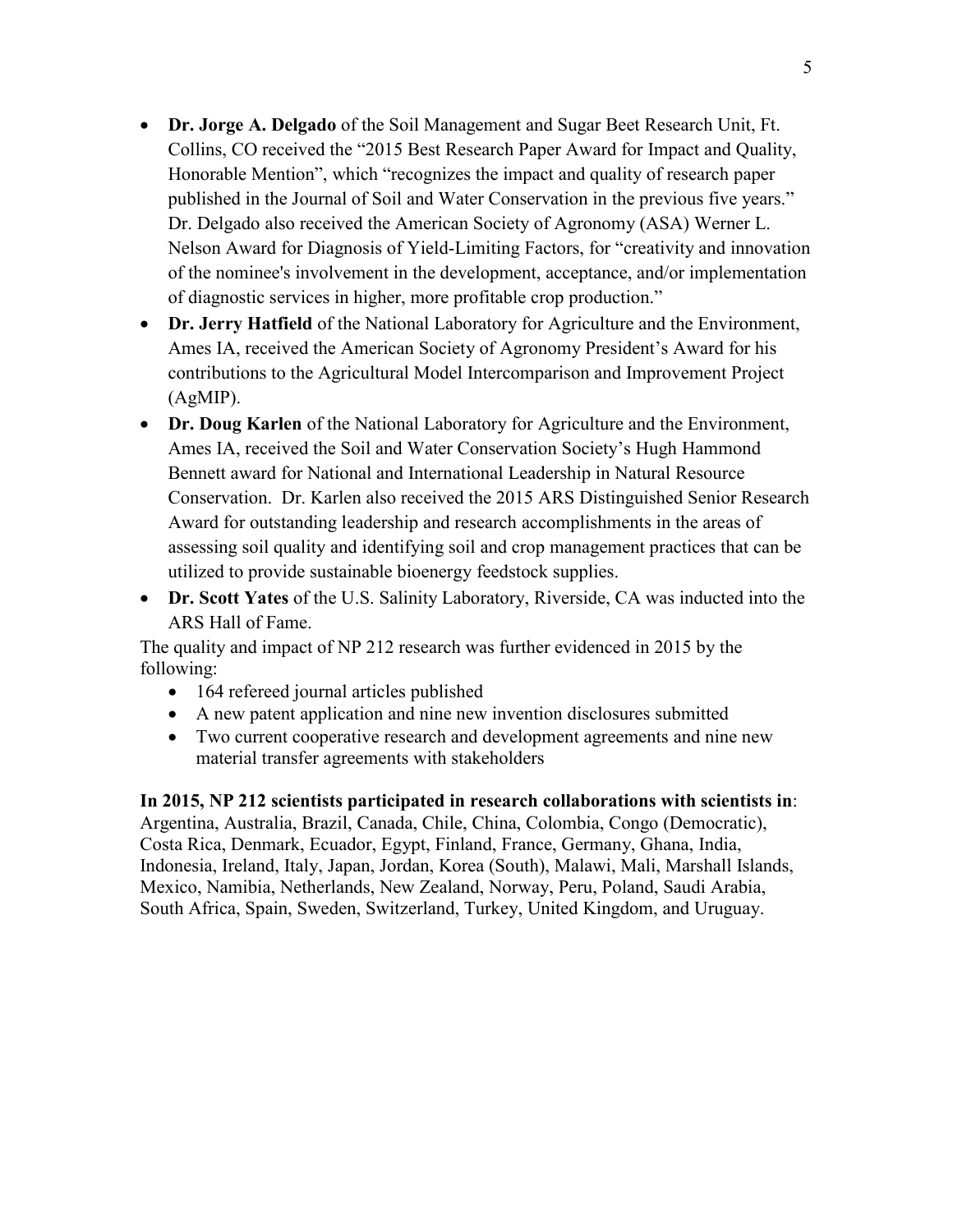## **Significant Accomplishments for FY2015**

This section summarizes significant and high impact research results that address specific components of the FY 2011 – 2015 action plan for NP 212. Each section summarizes accomplishments of individual research projects in NP 212. Many of the programs summarized for FY 2015 include significant domestic and international collaborations with both industry and academia. These collaborations provide extraordinary opportunities to leverage funding and scientific expertise for USDA - ARS research by rapidly disseminating technology, which enhances the impact of ARS research programs. This National Program is organized into four components:

- 1. Enable Improvements of Air Quality via Management and Mitigation of Emissions from Agricultural Operations
- 2. Develop Knowledge and Technologies for Reducing Atmospheric Greenhouse Gas (GHG) Concentrations through Management of Agricultural Emissions and Carbon (C) Sequestration
- 3. Enable Agriculture to Adapt to Climate Change
- 4. Maintaining and Enhancing Soil Resources

## **Component 1: Enable Improvements of Air Quality via Management and Mitigation of Emissions from Agricultural Operations**

Atmospheric emissions from agriculture are under increased scrutiny due to potential negative environmental effects and threats to human and animal welfare. Emissions contribute to tensions between agriculture and residential communities with visibility impairment (haze) and nuisance odors. Major classes of emissions include particulate matter (PM), volatile inorganic compounds (primarily ammonia and hydrogen sulfide), volatile organic compounds (VOCs), and those from pesticides. Often these emissions exist as mixtures and, thus, adjustments to production practices for abatement may decrease the release of one material while changing the emission character or magnitude of other materials.

#### **Selected FY15 Accomplishments:**

**A newly-registered bacterial bioherbicide for the treatment of persistent annual grass weed species.** This represents the first bacterial bioherbicide to be registered by the Environmental Protection Agency (EPA). Downy brome (cheatgrass), medusahead rye, and jointed goatgrass are invasive annual grass species that cause an increase in the number and intensity of wildfires; reduce cereal yields; compete with native plant species; and reduce the quality of habitat for wildlife. Naturally occurring soil bacteria inhibit these annual grass weeds, but do not harm crops or natives. ARS scientists at Pullman, Washington, isolated bacteria that reduce these three grass weeds to near zero within 5 years and reduce the weed seed bank, when used in an integrated program. The EPA has registered one of the bacteria as an herbicide and is considering a second. This provides an additional tool to private, state and federal land managers to fight these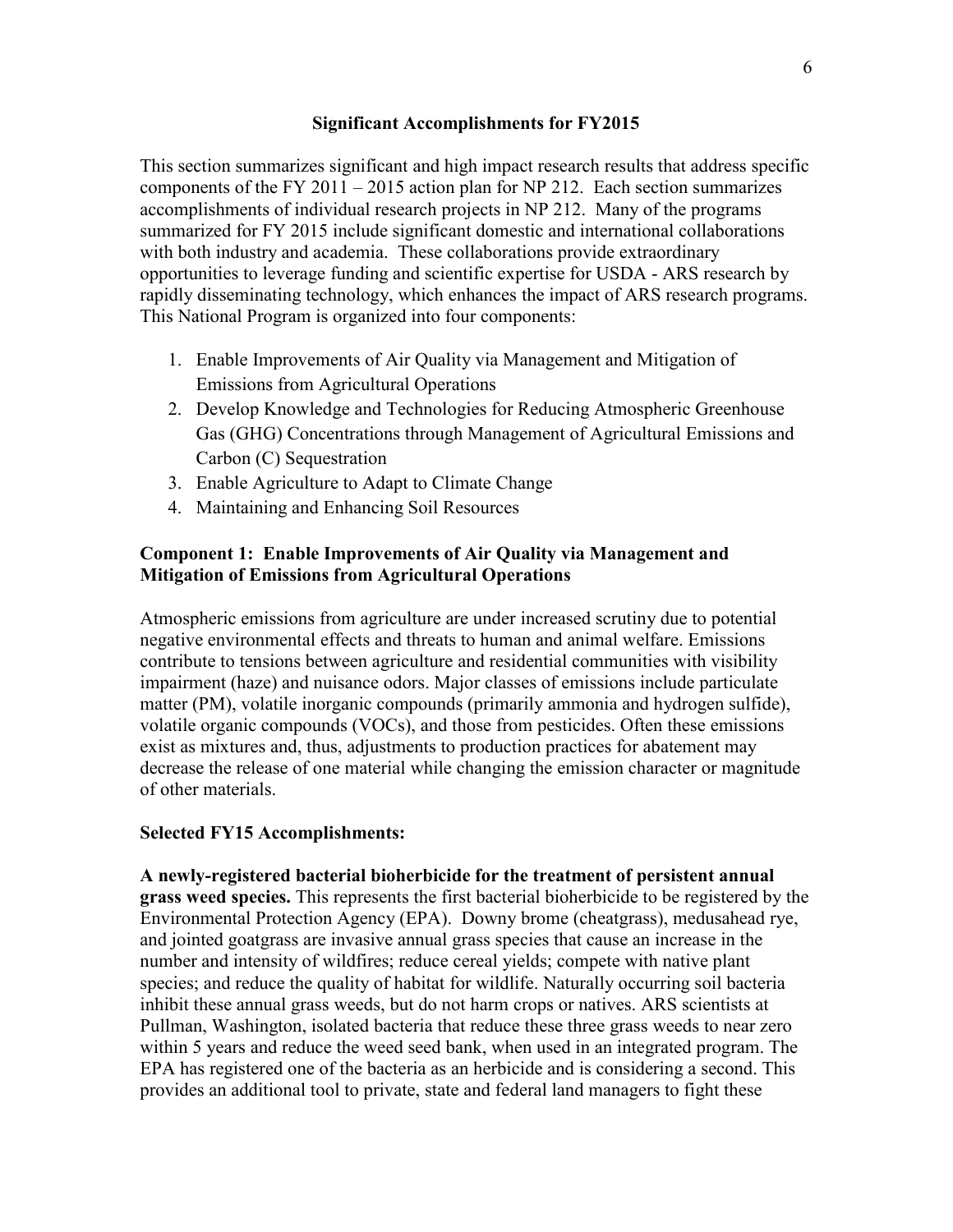invasive grass weeds, while limiting the need for tillage and herbicide use, thus reducing environmental concerns as well. This research development has gained considerable attention from both federal land management agencies and the press. (Links of interest: [http://www.fws.gov/refuges/news/ManagingCheatgrass.html;](http://www.fws.gov/refuges/news/ManagingCheatgrass.html) [http://beefmagazine.com/new-biological](http://beefmagazine.com/new-biological-herbicide-can-control-cheatgrass)[herbicide-can-control-cheatgrass\)](http://beefmagazine.com/new-biological-herbicide-can-control-cheatgrass)

**Nitrous oxide (N2O) emissions and perennial vegetation filter strips.** Nitrogen use in agricultural systems can result in emissions of nitrous oxide  $(N_2O)$ , a greenhouse gas, and in nitrate  $(NO<sub>3</sub>)$  contamination of ground and surface waters. ARS scientists in Ames, Iowa studied the use of perennial vegetation filter strips in the toe-slope of annual cropland watersheds, and found that these can be used to decrease  $NO<sub>3</sub>$  losses to ground and surface waters via plant uptake, immobilization into soil organic matter, and microbial denitrification. Denitrification was the predominant  $NO<sub>3</sub>$  sink, accounting for approximately 70% of NO<sub>3</sub>. Although denitrification was stimulated, less  $N_2O$  was emitted than from upland cropland. These results suggest that the greater amount of potentially mineralizable carbon (C) in filter strips supports more complete denitrification of NO<sub>3</sub> to nitrogen  $(N_2)$  gas. In a separate chronosequence study investigating interseeded alfalfa and fluxes of  $N_2O$  and methane (CH<sub>4</sub>), ARS scientists found that while alfalfa can increase soil N and improve productivity, trace gas emissions were not increased relative to native grasslands. This research helps land managers keep and utilize nutrients on their properties, increasing production while providing an environmental service that can result in improved water quality and reduced GHG emissions. (Links of interest:

[http://www.desmoinesregister.com/story/money/agriculture/2015/04/10/water-quality-conservation](http://www.desmoinesregister.com/story/money/agriculture/2015/04/10/water-quality-conservation-efforts/25606355/)[efforts/25606355/;](http://www.desmoinesregister.com/story/money/agriculture/2015/04/10/water-quality-conservation-efforts/25606355/) [https://efotg.sc.egov.usda.gov/references/public/IA/Saturated\\_Buffer\\_739\\_FS\\_2015\\_01.pdf\)](https://efotg.sc.egov.usda.gov/references/public/IA/Saturated_Buffer_739_FS_2015_01.pdf)

**Converting red clover to annual crops without tillage in organic farming.** Organic producers would like to reduce their level of tillage to protect soil health, but they are concerned about controlling weeds without tillage. ARS scientists at Brookings, South Dakota determined that red clover, a perennial legume, can be used in rotation and then converted to annual crops without tillage, using a fall mowing strategy. The tactic reduced weed emergence in corn more than 85%, also delaying time of weed emergence. Organic producers can now include a 3-year interval of no-till into their farming systems if red clover is included in the rotation. Organic producers modifying their rotations to include a 3-year interval of perennial legumes are reducing tillage and improving soil health while improving weed control in their farming operations. (Link of interest: [https://andyhowardnuffield15.wordpress.com/2015/06/25/dr-randy-anderson-ars-brookings-south-dakota-](https://andyhowardnuffield15.wordpress.com/2015/06/25/dr-randy-anderson-ars-brookings-south-dakota-24th-june-2015/)[24th-june-2015/\)](https://andyhowardnuffield15.wordpress.com/2015/06/25/dr-randy-anderson-ars-brookings-south-dakota-24th-june-2015/)

# **Component 2: Develop Knowledge and Technologies for Reducing Atmospheric Greenhouse Gas (GHG) Concentrations through Management of Agricultural Emissions and Carbon (C) Sequestration**

Agriculture GHG emissions to the atmosphere are among the documented anthropogenic factors driving climate change. Land management practices may be altered to reduce GHG emissions. Agriculture also provides an opportunity to sequester C in soils, thus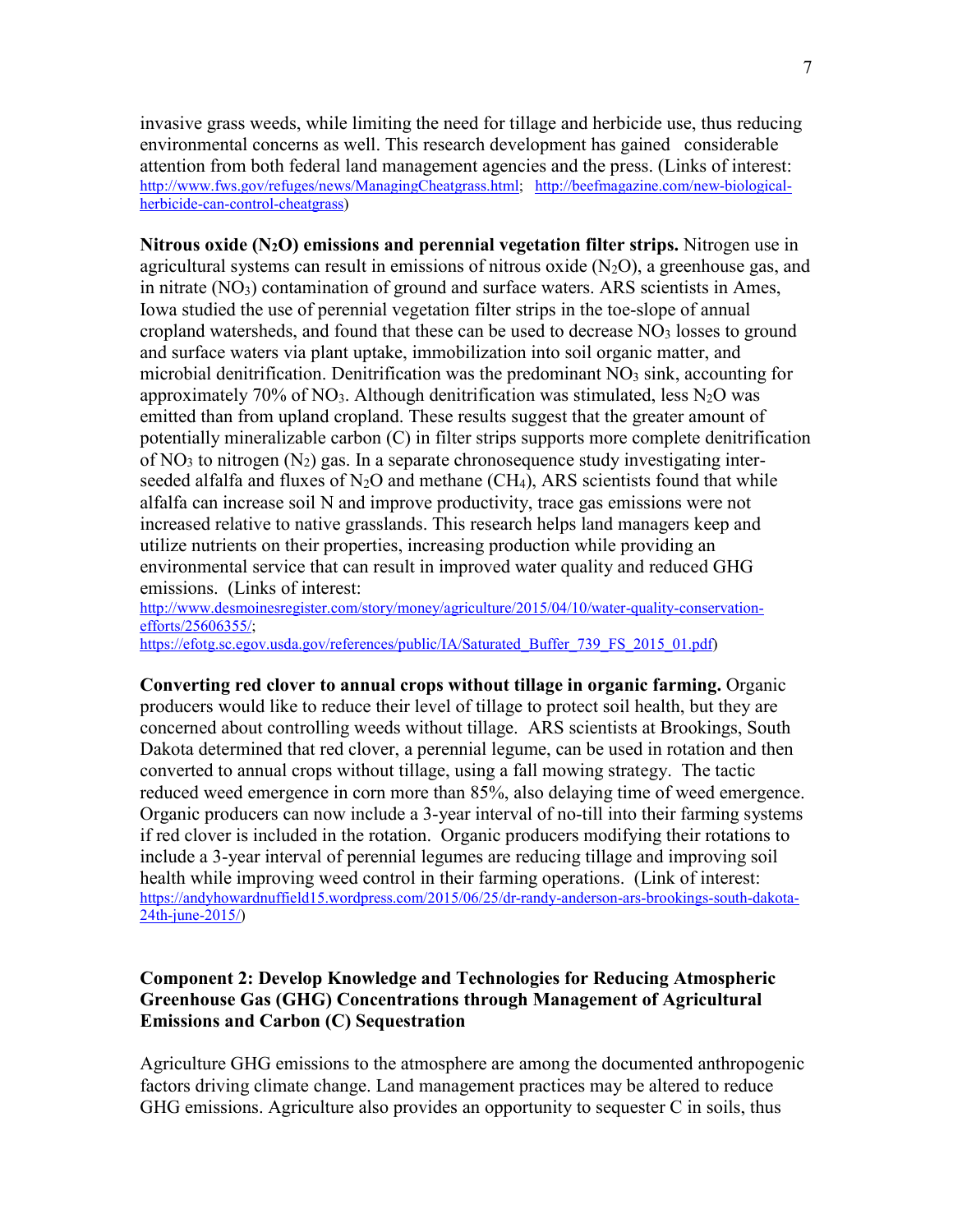offsetting GHG emissions and offering a partial solution to slowing the forces of climate change. Increasing production without increasing emissions also presents an opportunity to decrease the emissions intensity of certain agricultural commodities.

#### **Selected FY15 Accomplishments:**

**Fertilizer application timing influences greenhouse gas emissions.** Increasing crop production while reducing emissions of nitrous oxide  $(N_2O)$  and other greenhouse gases requires careful management of nitrogen fertilizers. ARS scientists at Pendleton, Oregon, measured  $N_2O$  emissions when fertilizer was applied to winter wheat at seeding versus in-season, when plants are growing and nitrogen uptake is high. Fertilizer timing was found to affect emissions substantially, with greater  $N_2O$  emissions for wheat fertilized at seeding. In addition to contributing to the buildup of greenhouse gases in the atmosphere, the  $N_2O$  emissions also represent a loss of expensive nitrogen inputs from the production system. Fertilizer application during the growing season resulted in substantially less  $N_2O$ emissions and improved nitrogen utilization by the crop, making this a potentially useful fertilization strategy for dryland wheat production systems in the Pacific Northwest. This information is important in our efforts to increase crop production while reducing environmental impacts such as GHG emissions.

### **New technical tool to quantify environmental services.** [USDA Technical Bulletin](http://www.usda.gov/oce/climate_change/Quantifying_GHG/USDATB1939_07072014.pdf)

[1939,](http://www.usda.gov/oce/climate_change/Quantifying_GHG/USDATB1939_07072014.pdf) titled, "Quantifying Greenhouse Gas Fluxes in Agriculture and Forestry: Methods for Entity-Scale Inventory," was published in late FY14 with many ARS scientists from several locations contributing as author/experts. In FY15, ARS scientists at Fort Collins, Colorado worked with NRCS and Colorado State University to integrate the guidance in the report into the COMET-Farm online tool for assessing the greenhouse gas impact of agricultural management practices, enhancing the tool's usefulness for land managers, greenhouse gas registries, state and federal agencies, and other USDA stakeholders. The ARS involvement in this effort has contributed to the scientific rigor and transparency of the tool that may help equip land managers with knowledge and understanding needed to enter into markets for environmental services. (Links of interest:

[http://ethanolproducer.com/articles/11334/usda-report-aims-to-provide-uniform-method-for-ghg](http://ethanolproducer.com/articles/11334/usda-report-aims-to-provide-uniform-method-for-ghg-assessment)[assessment;](http://ethanolproducer.com/articles/11334/usda-report-aims-to-provide-uniform-method-for-ghg-assessment) [http://www.nrcs.usda.gov/wps/portal/nrcs/detail/national/home/?cid=STELPRDB1119532;](http://www.nrcs.usda.gov/wps/portal/nrcs/detail/national/home/?cid=STELPRDB1119532) [http://plantingseedsblog.cdfa.ca.gov/wordpress/?p=9919\)](http://plantingseedsblog.cdfa.ca.gov/wordpress/?p=9919)

## **Development of adaptation strategies to reduce the impact of climate change.** ARS

scientists at locations across the U.S. worked collaboratively with the USDA Regional Climate Hubs to develop region-specific, science-based assessments of the climate change mitigation opportunities and adaption challenges of agricultural production systems within each region. In one example, analysis of climate data was conducted to develop a climate atlas in support of the adaptation and mitigation efforts of the Midwest Region Climate Hub. These analyses included precipitation, maximum and minimum temperatures, and average temperatures for the period from 1895 through 2013. Spring (April-June) and summer (July-September) rainfall were measured relative to the annual total, revealing that annual spring rainfall is increasing while summer rainfall is decreasing. This is resulting in a reduced number of workable field days in the spring and increased potential for water deficits in the summer across the Midwest. Additional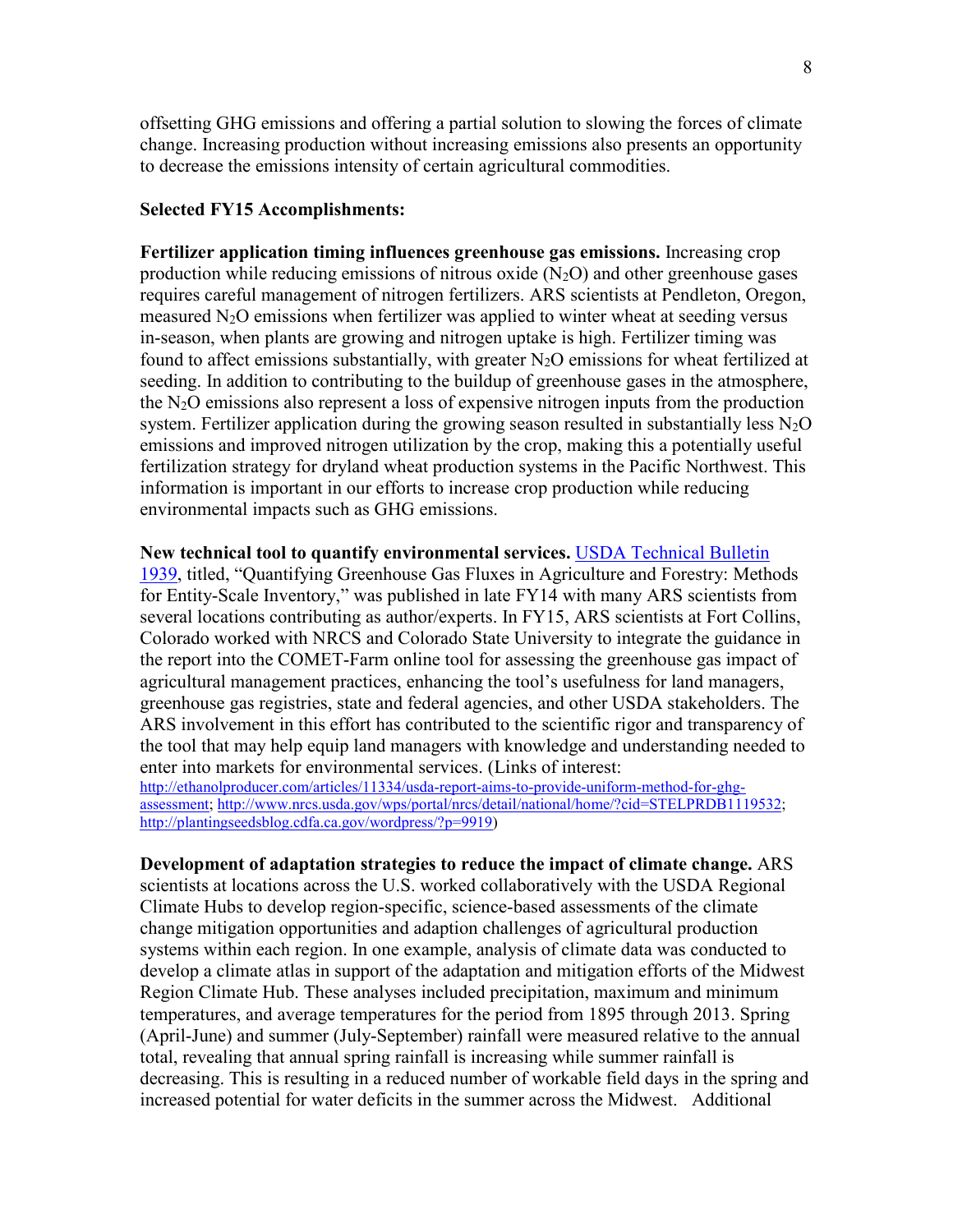analyses showed that excessive soil moisture and drought are significant sources of crop loss across the region. This information is important as researchers develop new management systems to help producers in the Midwest manage crop production under changing climate. (Links of interest: [http://blogs.usda.gov/2015/09/22/helping-farmers-adapt-to-a](http://blogs.usda.gov/2015/09/22/helping-farmers-adapt-to-a-changing-climate-through-regional-vulnerability-assessments/#more-60709)[changing-climate-through-regional-vulnerability-assessments/#more-60709\)](http://blogs.usda.gov/2015/09/22/helping-farmers-adapt-to-a-changing-climate-through-regional-vulnerability-assessments/#more-60709); [http://blogs.usda.gov/2015/12/04/five-things-you-should-know-about-usda-climate-hubs-in-2015/\)](http://blogs.usda.gov/2015/12/04/five-things-you-should-know-about-usda-climate-hubs-in-2015/)

**Measuring soil carbon by inelastic neutron scattering.** Soil carbon plays a critical role in soil fertility and farm productivity, and is important for water/nutrient retention, good soil structure, and maintenance of clean water through erosion prevention. Further, carbon capture from the atmosphere by plant growth helps mitigate global climate change through soil carbon storage. Measurement of soil carbon remains a time-consuming and laborious practice. ARS scientists in Auburn, Alabama developed a new *in situ* rapid, non-destructive method of measuring soil carbon (mobile inelastic neutron scattering, MINS). MINS has been tested and compared to the standard dry combustion method. Soil carbon assessments by dry combustions and MINS demonstrated a linear correlation in the 0-30 cm soil layer, indicating that MINS produces reliable soil carbon measurements. This new tool allows soil scientists to more rapidly quantify carbon storage in agricultural soils, helping land managers evaluate best management practices, improve soil health, and mitigate climate change. (Links of interest: https://www.researchgate.net/publication/274058358 Field Testing a Mobile Inelastic Neutron Scatteri ng System to Measure Soil Carbon; [http://www.sciencedirect.com/science/article/pii/S0969804315302402\)](http://www.sciencedirect.com/science/article/pii/S0969804315302402)

**Beneficial fungi can improve nutritional quality of produce.** Inoculation of vegetable crops with arbuscular mycorrhizal [AM] fungi can reduce the need for chemical inputs while increasing yields and farm economic sustainability. Young leek and pepper plants colonized by mycorrhizal fungi were extracted and analyzed for levels of polyphenols, compounds that are well known to benefit human health by ARS researchers at Wyndmoor, Pennsylvania. Concentrations of these compounds were compared to levels in uninoculated controls. There were clear increases in polyphenols in both leek and pepper shoots. This improved nutritional quality of produce due to inoculation with AM fungi, in addition to improved yield, gives an additional advantage to this sustainable practice at the market place.

## **Component 3: Enable Agriculture to Adapt to Climate Change**

Mechanisms for adapting to climate change are critical for continued agricultural production and stewardship of natural resources. An understanding of the impacts of climate change on natural and managed ecosystems provides insights needed to formulate strategies for addressing vulnerabilities and exploiting potentially beneficial aspects of climate change. Mechanisms for identifying and detecting indicators of impacts are key to formulating management responses. Adaptive responses to climate change must be evaluated for impacts on ecosystem function and potential feedbacks on the climate system and subsequent consequences for sustainability and reinforcement, or offset of, climate change mitigation strategies.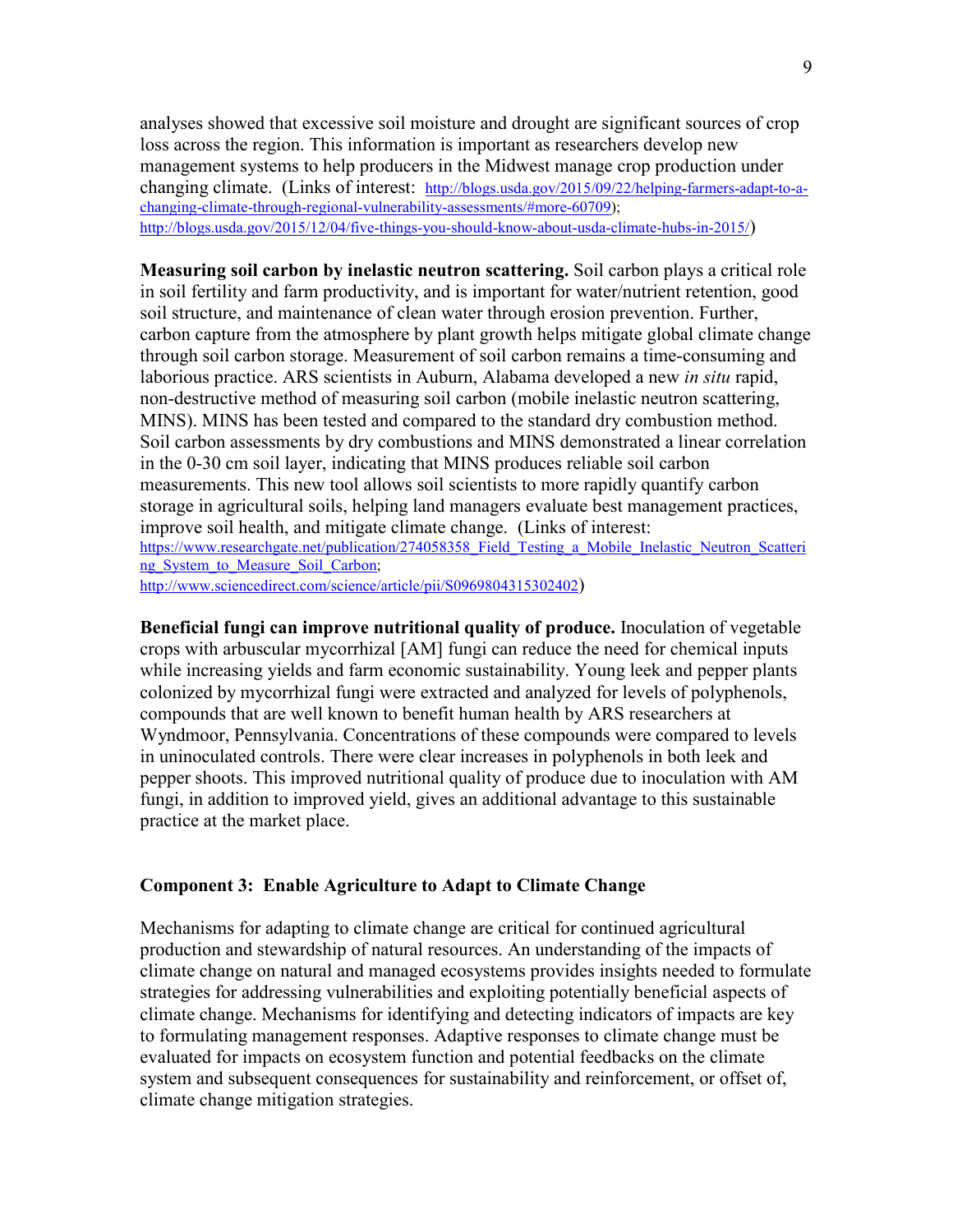## **Selected FY15 Accomplishments:**

**Ozone-responsive genes identified in soybean.** Ground level ozone is formed by the action of sunlight on volatile hydrocarbons and nitrogen oxides produced during combustion of carbon based fuels. Although frequently considered an urban problem, ozone pollution is much broader in scope because weather systems transport the pollutants into agricultural areas. Ozone is an air pollutant that is toxic to plants, causing visible injury to foliage and a reduction in the growth and yield of sensitive crops such as soybean. Estimates suggest that current ambient ozone levels are sufficient to reduce soybean yield by 10-20% with greater yield losses anticipated if tropospheric ozone concentrations continue to increase. In the absence of successful efforts to control ozone pollution, future crop productivity may depend on the development of ozone-tolerant soybean varieties. ARS researchers at Raleigh, North Carolina and colleagues at the University of North Carolina at Charlotte conducted a comprehensive gene expression study that compared ozone-sensitive and tolerant soybean genotypes. Multiple genes were affected within the first hours of ozone exposure, including those associated with oxidative stress and leaf surface chemistry. Genotype differences in gene expression profiles were found. The results will be used to identify genes that could be manipulated to develop cultivars capable of maintaining yields under elevated ozone conditions. (Links of interest: [http://phys.org/news/2015-11-ground-level-ozone-maize-soybean-yields.html\)](http://phys.org/news/2015-11-ground-level-ozone-maize-soybean-yields.html)

### **Variation in photoperiod sensitivity requires reconsidering when and where to plant**

**beans.** The relative duration of daylight to nighttime, or "photoperiod", affects the time of flowering in dry bean (i.e., the species that includes kidney, navy, black, pinto and great northern types), but it has been suggested that modern cultivars have been selected to become less sensitive to photoperiod. Such a trend has important implications for ensuring that new cultivars are appropriately matched to environments and crop management, especially sowing dates. An ARS scientist at the Arid-Land Agricultural Research Center in Maricopa, Arizona, compiled and analyzed data from 665 cooperative dry bean nurseries from 1981 to 2014 to assess whether photoperiod sensitivity has indeed declined in recently released germplasm. For 59 cultivars with at least 25 field measurements and known years of official release, large variation in photoperiod sensitivity was found. However, there was no indication of loss of photoperiod sensitivity over time. This suggests that modern bean lines include a range of responses to novel environments or management conditions, including under possible warming trends, providing the ability to select bean germplasm that is well suited to different production regions.

**Rising atmospheric carbon dioxide stabilizes forage production in a semiarid rangeland.** The impact of climate change on semi-arid rangelands, which provide forage for the majority of the world's livestock, is likely to have a strong influence on human well-being. Research by scientists from ARS in Fort Collins, Colorado, Cheyenne, Wyoming, and the University of Wyoming, suggests that elevated carbon dioxide  $(CO<sub>2</sub>)$ may have positive effects on the stability of forage production. A unique climate change experiment undertaken in native, semiarid rangeland at the High Plains Grasslands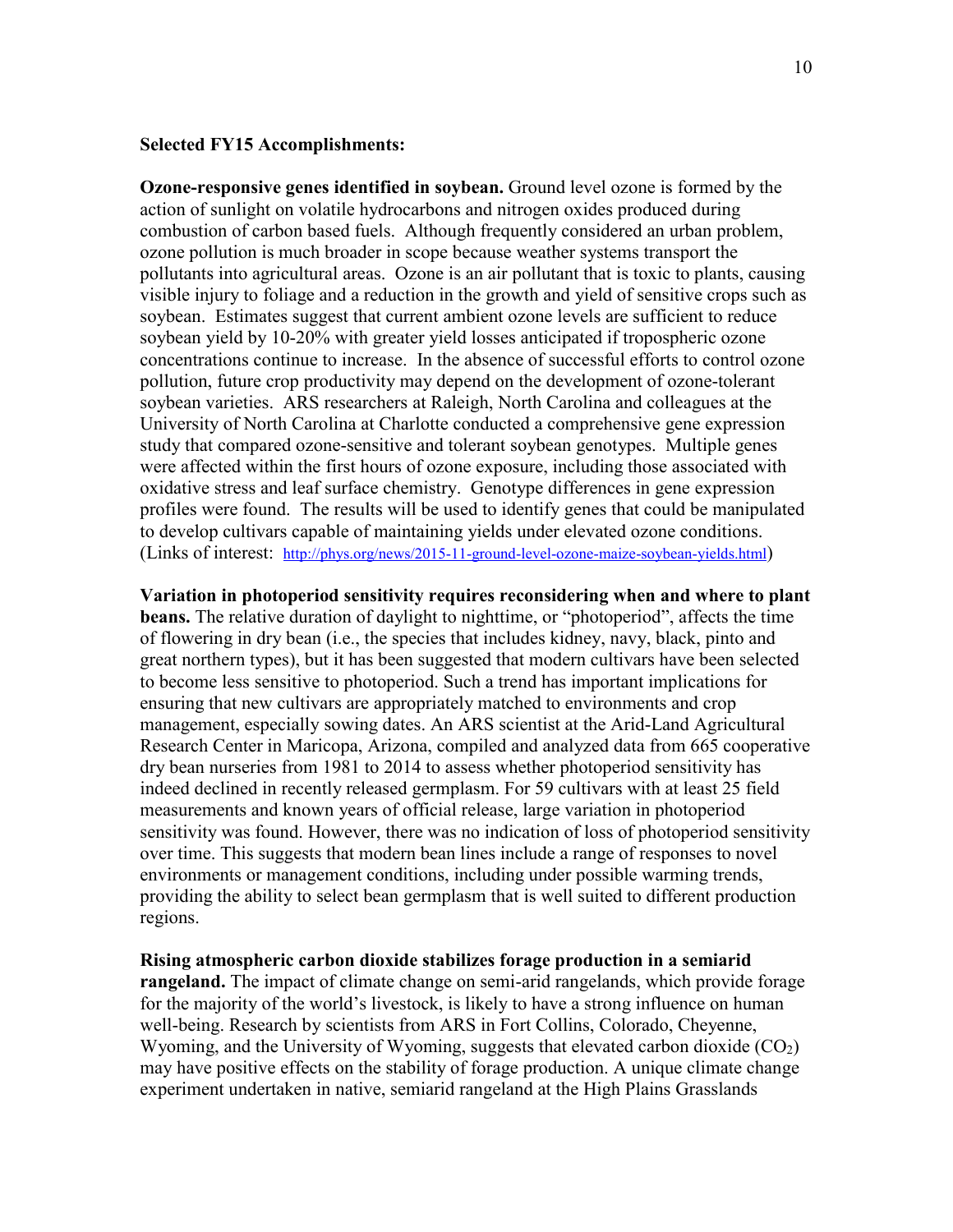Research Station near Cheyenne, Wyoming revealed that increasing the ambient  $CO<sub>2</sub>$ concentration from the present-day level of 400 parts per million (ppm) to 600 ppm decreased year-to-year variation in plant production, in part by increasing the abundance of less common plant species. Even with elevated  $CO<sub>2</sub>$ , however, productivity was much lower in dry years, suggesting that if precipitation becomes more variable in the future, as predicted, it will still lead to wide swings in forage production. These results will be critical in helping agricultural scientists adapt management and genetic strategies for a changing climate. The results are also being used to improve and refine models and decision support tools. (Links of interest:

[http://www.bioone.org/doi/pdf/10.1016/j.rama.2015.07.007\)](http://www.bioone.org/doi/pdf/10.1016/j.rama.2015.07.007)

#### **Component 4: Maintaining and Enhancing Soil Resources**

Soil productivity must be enhanced to meet increasing global food, feed, fiber, and fuel demands. Soil degradation through erosion and decreased physical (e.g., structure, compaction, infiltration), chemical (e.g., acidification, salinization, nutrient depletion), and biological (e.g., biodiversity, nutrient cycling, soil organic matter) properties and processes must be mitigated to ensure critical goods and services provided by soil resources are maintained.

### **Selected FY15 Accomplishments:**

**Award winning soil test is helping producers optimize fertilizer application rates.** Fertilizer application protocols must be carefully chosen, taking into consideration all sources of plant-available nutrients to ensure that fertilizer is applied at an optimal rate. Recent high-profile nutrient-related incidents, such as the algal bloom in Lake Erie which is the City of Toledo's drinking water supply— have increased socio-economic pressure on farmers and ranchers to optimize nutrient application and management. ARS scientists at Temple, Texas have developed the "Haney Test", an award-winning soil test based on enhanced methodology that is quickly being adopted by major soil testing laboratories to determine optimal fertilizer application rates. In published field evaluations in Texas, fertilizer recommendations based on the Haney Test reduced nutrient losses, increased profit potential and decreased input cost and production risk. Use of the Haney Test has resulted in reduced fertilizer application rates, minimizing negative impact to air and water resources and reducing fertilizer costs by 20-40%. This tool is useful to agricultural producers who are attempting to increase profitability and sustainability, and to labs, consultants and land management agencies, who need sound science to support natural resource conservation. (Links of interest: [http://www.thefencepost.com/news/15393857-113/sprouts-what-is-a-soil-health-test-and-why-should;](http://www.thefencepost.com/news/15393857-113/sprouts-what-is-a-soil-health-test-and-why-should) [http://blogs.usda.gov/2015/08/05/cover-crops-and-no-till-help-south-dakota-lamb-farmer/;](http://blogs.usda.gov/2015/08/05/cover-crops-and-no-till-help-south-dakota-lamb-farmer/) [http://www.agriculture.com/crops/fertilizers/soil-health-tool-shows-nutrient\\_174-ar46457;](http://www.agriculture.com/crops/fertilizers/soil-health-tool-shows-nutrient_174-ar46457) [http://phys.org/news/2014-07-fertilizer-accurate-soil.html\)](http://phys.org/news/2014-07-fertilizer-accurate-soil.html)

**New assessment techniques and analyses for determining microbial community structure and function.** Soil microbial communities carry out important ecosystem services such as soil aggregation, pathogen suppression, and nutrient cycling.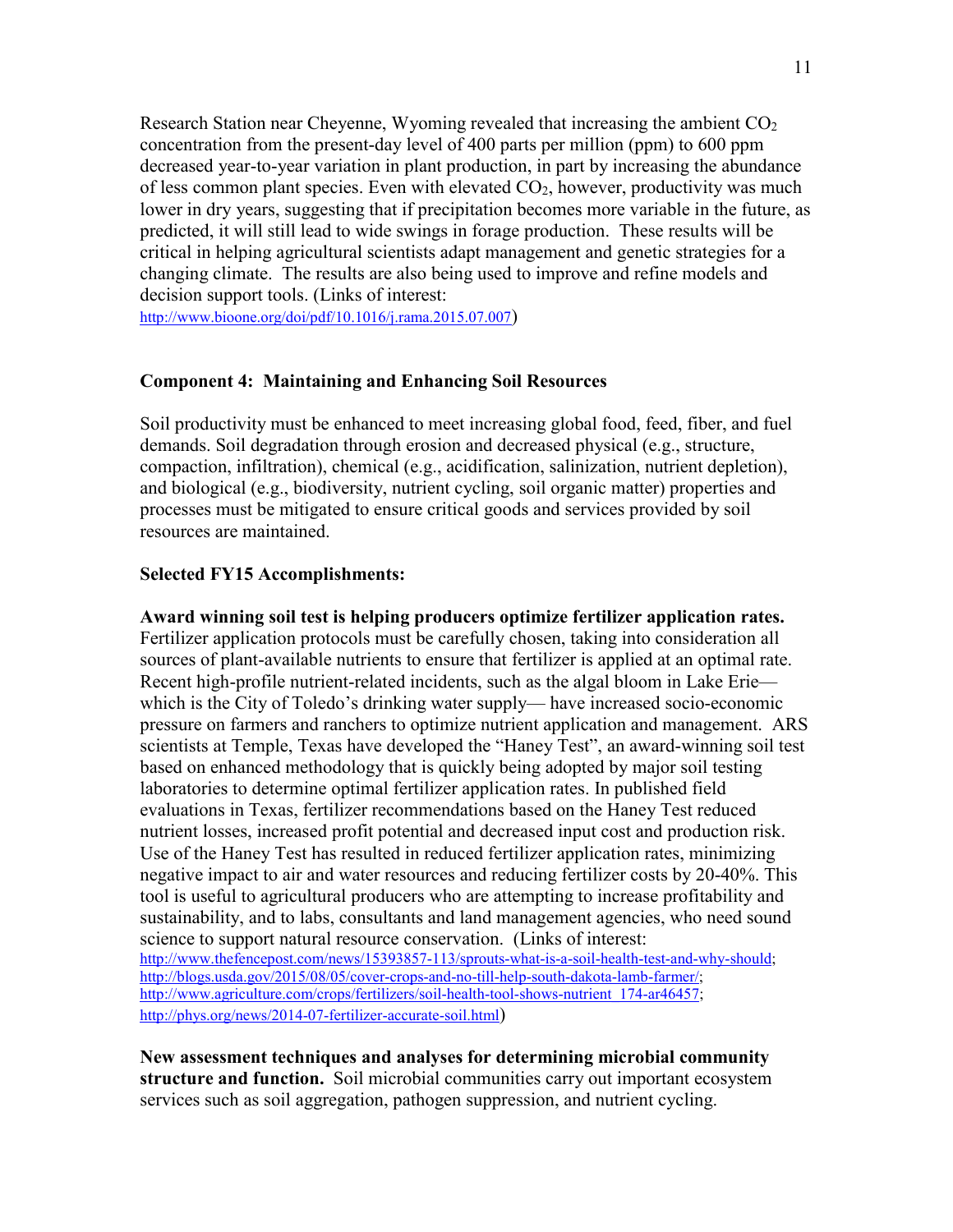Identification and quantification of microbes and pathogens by traditional methods, such as culturing, is estimated to catalog as little as 1% of the microbial diversity in the soil, and is semi-quantitative at best. The complexity of these microbial communities means that traditional ecological indices may overestimate diversity (i.e., pseudo-diversity) as a result of incomplete community sampling. ARS scientists in Fort Collins, Colorado utilized molecular biology techniques to quantify microbial community structure and function from a variety of natural environments. The scientists conducted the first known application of pyrosequencing (a DNA analysis technique) to investigate root endophytes in an agricultural crop, leading to the discovery of a wide variety of previously unknown microbial species residing within the roots of crop plants. These analyses have led to the development of a new diversity index, and statistical software that can be used to remove pseudo–diversity, providing more accurate estimates of the true variation in microbial communities across various scales. This improved understanding of the soil microbial communities will allow better management for improved soil health and optimized crop production.

**Reducing tillage increases crop water availability and saves fuel.** A secure, resilient, and sustainable food supply requires continued progress toward ending soil erosion. The most common wheat production method in low-rainfall areas of the Pacific Northwest relies upon intensive tillage that leaves the soil susceptible to wind erosion. ARS scientists at Pendleton, Oregon, measured the effects of surface residue and soil tillage on the amount of soil moisture available for crop growth. It was found that, with careful timing, reductions in tillage and an increase in surface residue often increase water available to the crop. The result is equal or better wheat yields with greater weather resilience and much less exposure to wind and water erosion. Additionally, an average reduction of two tillage passes on 4 million acres of low-precipitation-zone wheat can save 1.75 million gallons of diesel fuel per year. Farmers are using this knowledge to reduce the number of tillage passes used in the crop cycle while maintaining yields, reducing vulnerability to soil erosion, increasing climate resilience, decreasing fuel costs, and reducing GHG emissions.

**Cover crops support the beneficial activities of soil microorganisms.** Increasing the numbers, diversity, and activities of beneficial microorganisms provides paybacks for crops in terms of fertility, drought tolerance, and pest protection. These benefits have near-term value, while improved soil health represents an investment in future productivity. ARS scientists in Brookings, South Dakota have shown that cover crops increase the numbers and diversity of beneficial arbuscular mycorrhizal (AM) fungi which supply nutrients (especially phosphorus) and water to their plant host. These AM fungi also protect the plant host from pathogens and pests. The researchers found that using forage oats as a fall cover crop was especially effective at promoting AM fungi, and that cover cropping boosts soil microbial biomass and potentially mineralizable soil nitrogen. This information is important to producers who wish to integrate cover crops into agricultural production systems, and help to more fully characterize the interactions between soil-dwelling AM fungi and crop plants. Building and maintaining complex soil microbial communities reduces the overall near-term requirement for inorganic fertilizers and pesticides while increasing the long-term production potential of the soil. (Links of